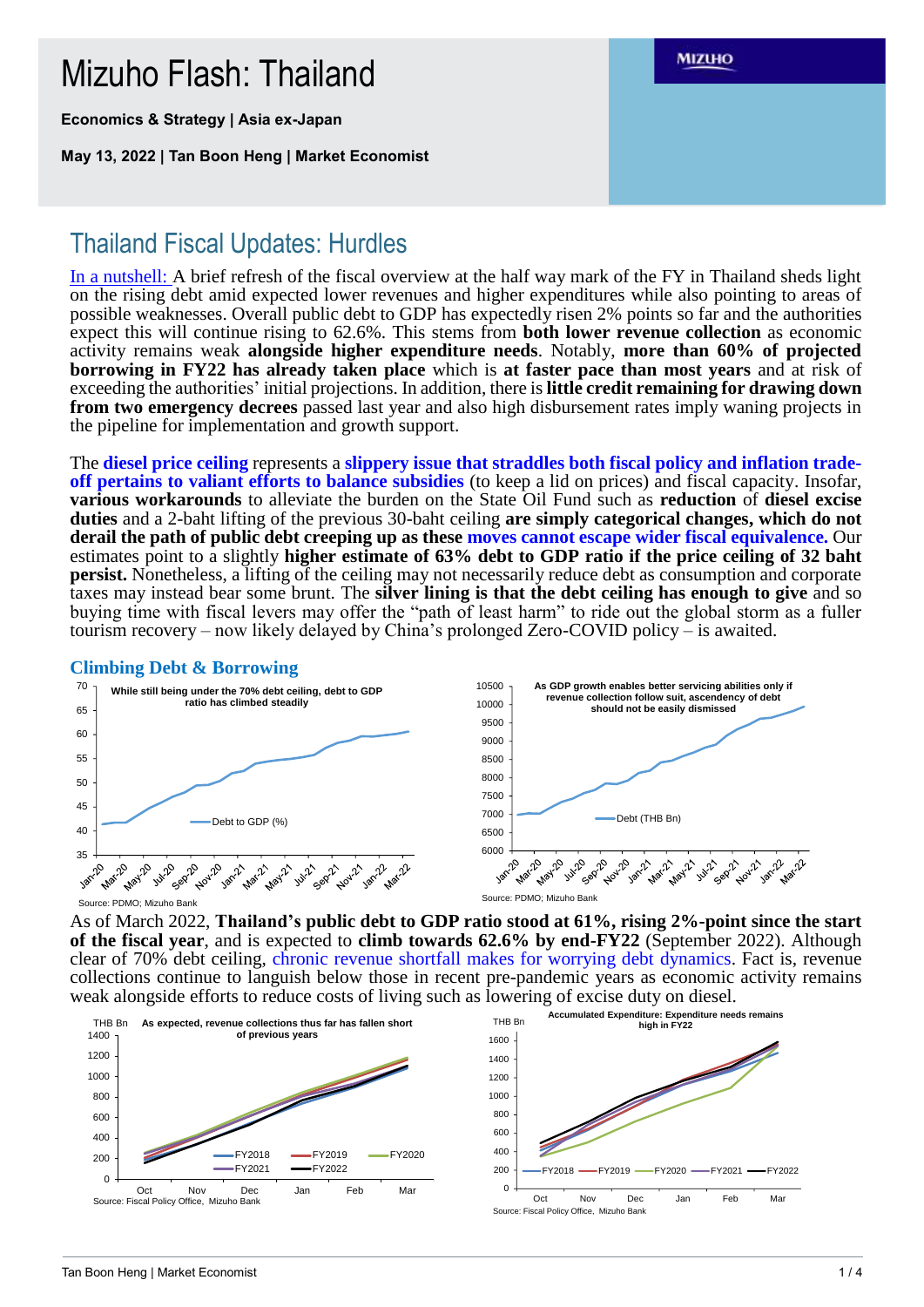Yet **expenditures are elevated well above pre-COVID levels** due to attempts at fiscal buffer; such as the recent 10-point plan and electricity subsidies aimed at reducing cost of living issues. As a consequence of which, FY22 borrowing has surpassed previous years – both in total (projected) quantum and current (current) pace. **Despite the larger quantum of borrowing required** (700bn baht) in FY22, **borrowing as of March (mid-FY) has exceeded 60% of full FY target**; and **risks exceeding borrowing target**.



## **Reduced Room from Emergency Decrees**

|                                                                                                                                                                                                                                                                                                   |                                | 0%                           |                                                                                            |                   |     |         |     |
|---------------------------------------------------------------------------------------------------------------------------------------------------------------------------------------------------------------------------------------------------------------------------------------------------|--------------------------------|------------------------------|--------------------------------------------------------------------------------------------|-------------------|-----|---------|-----|
| Oct                                                                                                                                                                                                                                                                                               | Nov<br>Dec.                    | Feb<br>Mar<br>Jan            | Oct                                                                                        | Nov<br><b>Dec</b> | Jan | Feb     | Mar |
| Source: Fiscal Policy Office, Mizuho Bank                                                                                                                                                                                                                                                         |                                |                              | Source: Fiscal Policy Office, Mizuho Bank                                                  |                   |     |         |     |
| What's more, this borrowing for financing fiscal deficit does not include the needs of the state oil fund<br>which is currently in a THB \$66bn deficit and is set to borrow THB \$30bn in the coming months and<br>thereby increasing public debt.<br><b>Reduced Room from Emergency Decrees</b> |                                |                              |                                                                                            |                   |     |         |     |
|                                                                                                                                                                                                                                                                                                   | Approved Credit (million Baht) | Approved Credit (% of total) | Disbursements (million Baht) Disbursements (% of total approved) Balance Credit (% of GDP) |                   |     |         |     |
| 1 Trillion Ioan act                                                                                                                                                                                                                                                                               | 982423                         | 98%                          | 944930                                                                                     | 96%               |     | 0.1%    |     |
| 500 billion loan ordinance                                                                                                                                                                                                                                                                        | 342955                         | 69%                          | 276972                                                                                     | 81%               |     | $0.6\%$ |     |
| Total                                                                                                                                                                                                                                                                                             | 1325378                        | 88%                          | 1221902                                                                                    | 92%               |     | 0.7%    |     |
| Source: NESDC; Mizuho Bank                                                                                                                                                                                                                                                                        |                                |                              |                                                                                            |                   |     |         |     |

Earlier borrowing from the **2 emergency decrees which totalled THB 1.5trn have largely been exhausted** with 88% of the credit already approved and leaves credit amounting to 0.7% of GDP remaining for future proposals to drawn down in support of economic recovery. Disbursements of assigned plans/projects also reached 92% which leaves **little in the transmission pipeline for holding up growth**.

### **Fiscal Issues – Slippery Slopes**



A slippery issue that straddles both fiscal policy and inflation trade-off pertains to valiant efforts to balance subsidies (to keep a lid on diesel prices) and fiscal capacity.

This **diesel price cap** is effected **through a mix of** *price ceiling subsidies backed by the State Oil Fund* alongside a *reduction in petrol excise duties.* Assuming the entirety of the fall (relative to 2019 monthly average) in petroleum and pet production tax in March accrued on the excise tax cut, the **foregone revenue amounts to about 5.5bn baht for the month**; aligning with the Finance Ministry's initial estimate of 17bn baht reduction over three months as the **excise tax cut** was meant to **last from mid-February to 20 May**.

If allowed to expire without any additional offset, **a 3-baht increase in diesel prices by late-May is all but guaranteed**. And this is **a highly undesirable political liability as much as it is an unwelcome economic setback**; given that the resultant, far-reaching cost impact is simultaneously an unwelcome hit on the rapidly declining spending power of household as well as the bottom-line of struggling businesses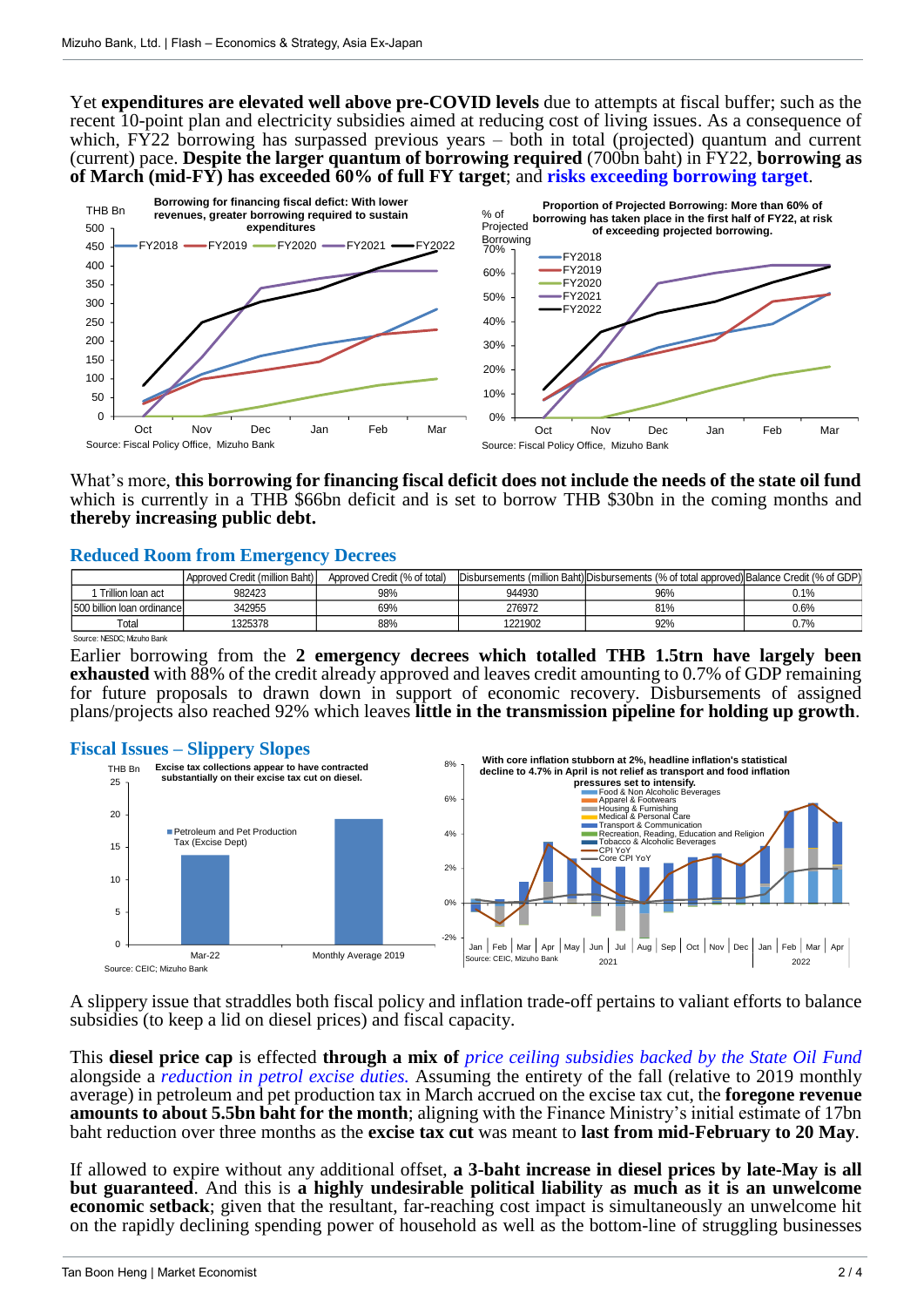(suffering both cost and revenue pressures). Crucially, and most **inconveniently**, far-reaching inflation impact of higher diesel prices will **accentuate the Bank of Thailand's sharp policy dilemma**.

The solution, or more realistically stopgap, is therefore fiscal in nature; reportedly comprising an increase in **borrowing of 30bn baht by the state oil fund to extend price ceiling subsidies on diesel.** With this 30bn baht borrowing (**0.2% of GDP) of the oil fund from commercial banks set to take place this quarter**, the increase in debt is as imminent as it is inevitable.

And the **double whammy of revenues forgone** and (subsidy) **expenditure incurred** may be an **extended quagmire** as global energy prices may remain elevated amid prolonged uncertainty from the war waged by Russia in Ukraine. In other words, fiscal strains from energy may not dissipate quickly.

**Especially amid policy incentives to buffer inflation from a full-on onslaught of higher energy prices**; *given Thailand already has one of the most acute acceleration in inflation in the region.* And the context (as well as a further policy complication) is that the **diesel price ceiling has already been raised to 32 baht** from 30 baht at the start of May, entailing inflation bump-up in coming months; potentially with passthrough via production chains and logistics channels.

But this only **emphasizes the wider policy conundrum**. That as much as fiscal authorities have the desire and intent to quell imported price shocks, capacity to do so is not unlimited. For one, with an estimated **THB 19bn/month baht subsidy** on oil and LPG (assuming US\$109/bbl Dubai crude), the State Oil Fund needs to burn through substantial amounts of cash. Which is in fact borrowings. And even assuming the planned US\$30bn comes through, it is unlikely to last **beyond July 2022**.

In turn, this highlights **further upside risks to public debt** amid lagging revenues and unabated demands for public spending to buffer the economy. Even on a conservative estimate **additional borrowings that result may add 0.3-0.5%-pts to the standing debt estimates** of the authorities; to **push the FY22 debt to GDP ratio closer to the 63% mark**.

And to be clear, this must be appreciated from with **a dose of fiscal agnosticism**. Point being, **cutting excise duties to alleviate the burden on the State Oil Fund** (as well as to buy time for borrowing negotiations of the State Oil Fund) is a zero-sum game that merely transfer the direct borrowings of state firms to the budget deficit (for a given price ceiling target), which is eventually must be derived from borrowings as long as revenues fall short. In other words, **a categorical change** of fiscal buffer **cannot escape the wider fiscal equivalence**.

But for now, **higher debt, within the debt ceiling limits, is the lesser economic evil**. Rather **than unchecked surge in diesel prices** that will *amplify monetary policy dilemma* as headline inflation spirals sharply higher (from an already elevated 4.7% in April vs. 1.2% in 2021). For reference, the Commerce Ministry estimates a 2-baht 3-baht increase in diesel will lift CPI by 0.34%-pt and 0.45%-pt; and that is just as a first pass.

Worse, as we highlighted earlier, a surge in diesel ceiling will dent the already compromise budgets of consumers and further erode firms' profits; in turn **recycling as more prolonged fiscal drag as recovery in revenue collections from consumption and corporate taxes are retarded**.

All said, **Thailand's fiscal challenges remain daunting, with risks of slippery slopes**; especially considered in the context of the **combined policy constraints** on the monetary and fiscal front. The harsh reality is that **immunity from global headwinds making landfall is not an option**. *But* the **silver lining here is that the debt ceiling has enough give**. And so, **buying time with fiscal levers may offer the "path of least harm"** to ride out the global storm as a fuller tourism recovery – now likely delayed by China's prolonged Zero-COVID policy – is awaited.